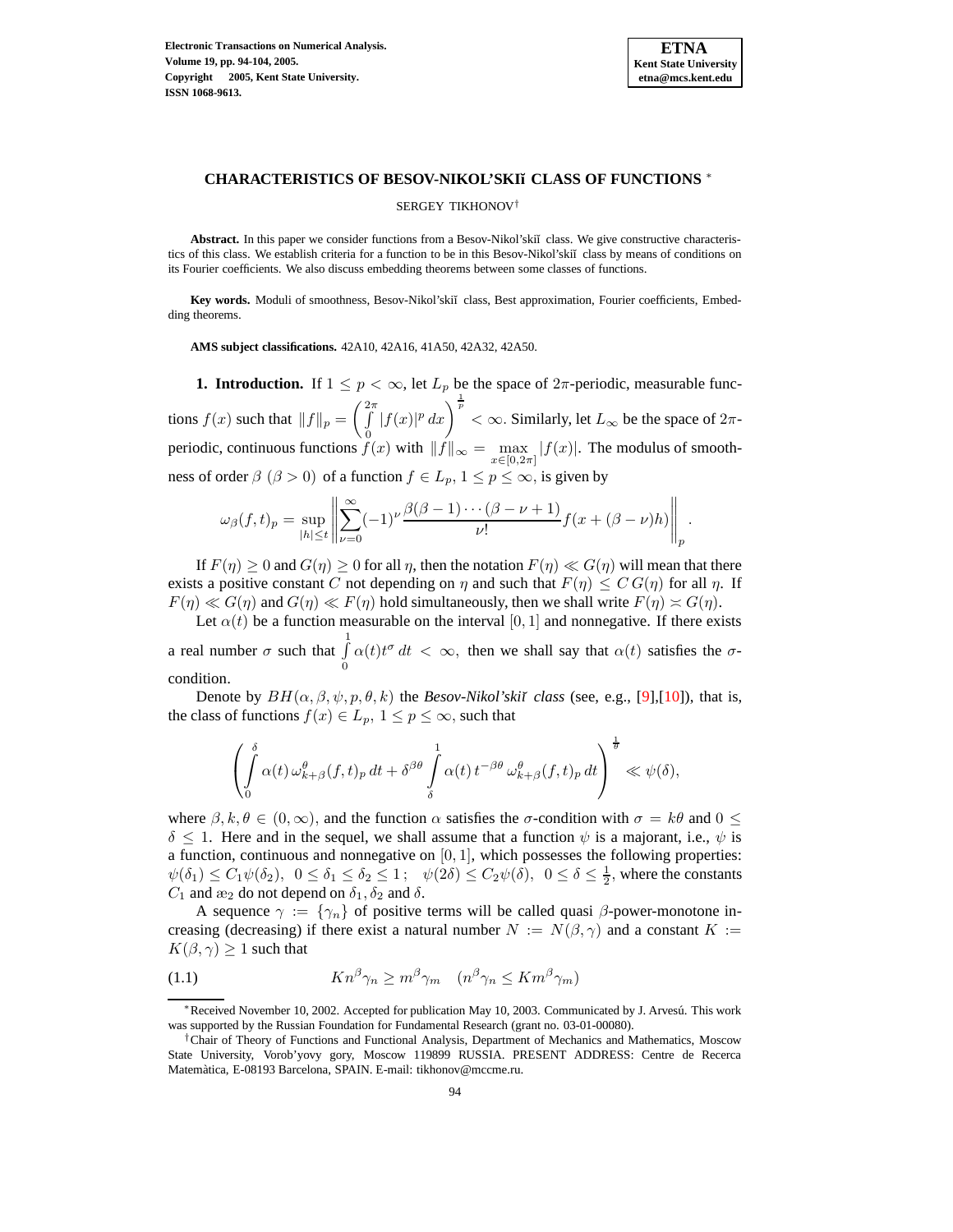holds for any  $n \geq m \geq N$ .

If (1.1) holds with  $\beta = 0$ , then we omit the attribute " $\beta$ -power" in the inequality.

Furthermore, a sequence  $\gamma := {\gamma_n}$  of positive terms will be called quasi-geometrically increasing (decreasing) if there exist natural numbers  $\mu := \mu(\gamma)$ ,  $N := N(\gamma)$  and a constant  $K := K(\gamma) \geq 1$  such that

$$
\gamma_{n+\mu} \ge 2\gamma_n \text{ and } \gamma_n \le K\gamma_{n+1} \quad (\gamma_{n+\mu} \le \frac{1}{2}\gamma_n \text{ and } \gamma_{n+1} \le K\gamma_n)
$$

hold for all  $n \geq N$ .

<span id="page-1-0"></span>Let

(1.2) 
$$
\frac{a_0}{2} + \sum_{n=1}^{\infty} (a_n \cos nx + b_n \sin nx)
$$

be the Fourier series of a function  $f(x)$ , and let  $S_n(f)$  be the *n*-th partial sum of [\(1.2\)](#page-1-0). Then  $f(x)$  has *lacunary* Fourier coefficients if  $a_n, b_n = 0, n \neq 2^k$ , and  $a_{2^k} = c_k, b_{2^k} =$  $d_k$ ;  $c_k$ ,  $d_k \ge 0$  ( $k \in \mathbb{N} \cup \{0\}$ ). If there exists  $\gamma \ge 0$  such that  $\frac{a_n}{n^{\gamma}} \downarrow 0$ ,  $\frac{b_n}{n^{\gamma}} \downarrow 0$ , then  $f(x)$ has *quasimonotone* Fourier coefficients.

The best trigonometrical approximation to f is given by  $E_n(f)_p =$  $\inf_{T \in \mathcal{T}_{n-1}} ||f(x) - T||_p$ , where  $\mathcal{T}_{n-1}$  is the collection of trigonometrical polynomials of total degree smaller than  $n$ .

An outline of this paper is as follows. In section 2, we consider some useful lemmas. In section 3, we give a constructive characteristic of the Besov-Nikol'skiı̆ class. In section 4, we discuss criteria for a function to belong to a Besov-Nikol'skiĭ class through some conditions on its Fourier coefficients. In section 5, we consider Nikol'skiĭ and Besov classes and discuss embedding theorems between these classes and the Besov-Nikol'skiı̆ class. We also obtain some results concerning  $H(k, p, \psi)$ ,  $BH(\alpha, \beta, \psi, p, \theta, k)$ ,  $H(k, p, \psi)$ and  $BH(\alpha, \beta, \psi, p, \theta, k)$  classes and their interrelations.

**2. Auxiliary results.** LEMMA 2.1 ([\[12\]](#page-10-2)). *If*  $f(x) \in L_p$ ,  $1 \leq p \leq \infty$ , and if  $n \in \mathbb{N}$ , *then*

$$
E_n(f)_p \ll \omega_\beta(f, \frac{1}{n})_p \ll n^{-\beta} \sum_{\xi=1}^{n+1} \xi^{\beta-1} E_\xi(f)_p.
$$

LEMMA 2.2 ([\[7\]](#page-10-3)). *For any positive sequence*  $\gamma := {\gamma_n}$  *the inequalities* 

$$
\sum_{k=n}^{\infty} \gamma_k \le C\gamma_n \quad (n = 1, 2, \dots; C \ge 1),
$$

*or*

$$
\sum_{k=1}^{n} \gamma_k \le C\gamma_n \quad (n = 1, 2, \dots; C \ge 1),
$$

*hold if* and only *if* the *sequence*  $\gamma$  *is quasi-geometrically decreasing (increasing), respectively.*

**LEMMA 2.3 ([\[8\]](#page-10-4)). Let a positive sequence**  $\gamma := {\gamma_n}$  be quasi-geometrically decreasing *(increasing). Then there exists a positive (negative)*  $\varepsilon$  *such that the sequence*  $\{\gamma_n 2^{n\epsilon}\}$  *is quasi-geometrically decreasing (increasing).*

LEMMA 2.4 ([\[7\]](#page-10-3)). *If*  $a_n \ge 0$ ,  $\lambda_n > 0$ , and if  $p \ge 1$ , then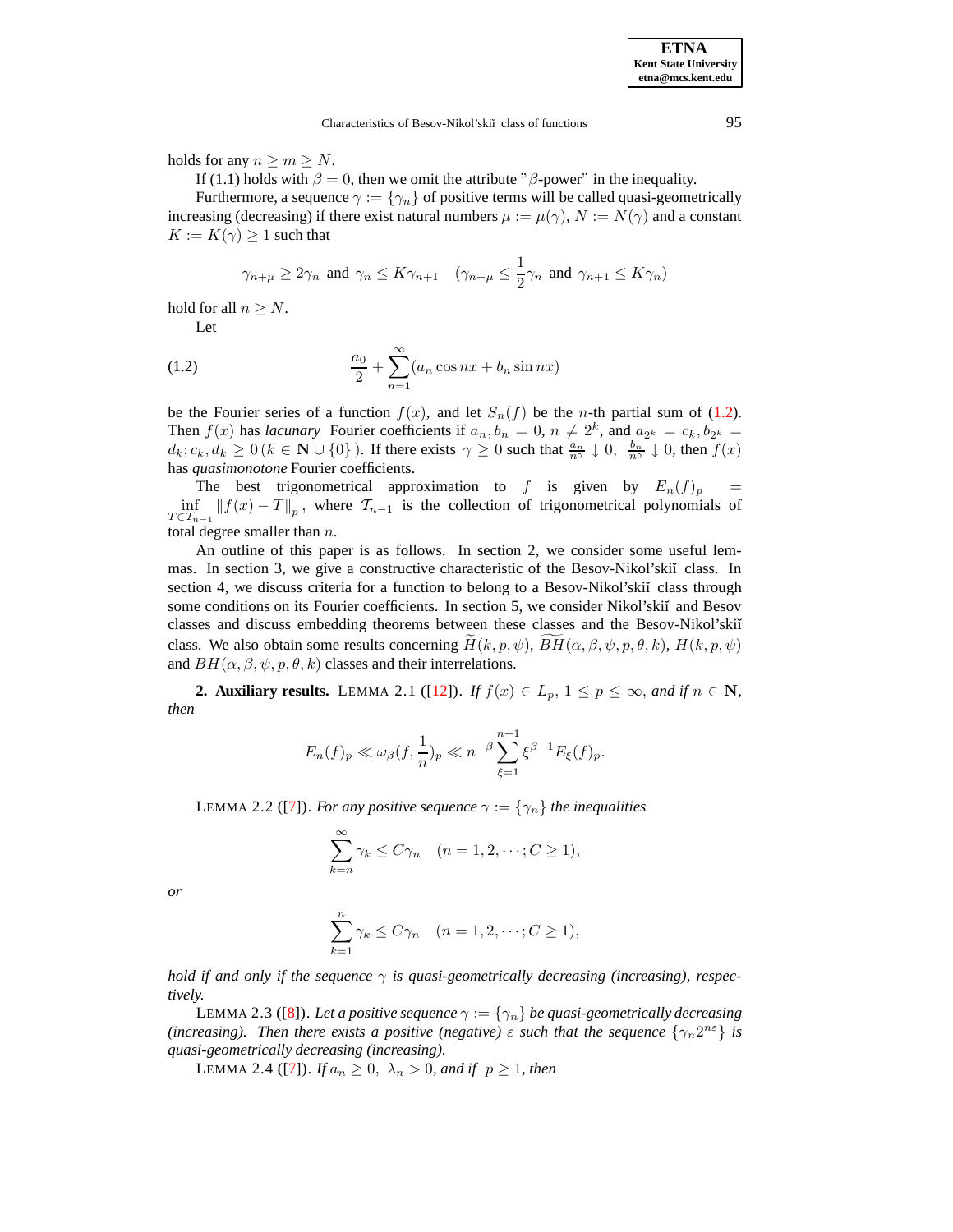(a) 
$$
\sum_{n=1}^{\infty} \lambda_n \left( \sum_{\nu=1}^n a_{\nu} \right)^p \le p^p \sum_{n=1}^{\infty} \lambda_n^{1-p} a_n^p \left( \sum_{\nu=n}^{\infty} \lambda_{\nu} \right)^p,
$$
  
\n(b) 
$$
\sum_{n=1}^{\infty} \lambda_n \left( \sum_{\nu=n}^{\infty} a_{\nu} \right)^p \le p^p \sum_{n=1}^{\infty} \lambda_n^{1-p} a_n^p \left( \sum_{\nu=1}^n \lambda_{\nu} \right)^p.
$$
  
\nLEMMA 2.5 ([4]). If  $a_n \ge 0$ , and if  $0 < p \le 1$ , then  $\left( \sum_{n=1}^{\infty} a_n \right)^p \le \sum_{n=1}^{\infty} a_n^p.$ 

**3. Constructive characteristics of the Besov-Nikol'ski˘ı class.** THEOREM 3.1. *Let* β, k, θ > 0*, and* α(·) *satisfies* σ*-condition with* σ = kθ*, and*

<span id="page-2-0"></span>(3.1) 
$$
2^{nk\theta} \int_{0}^{1/2^{n}} \alpha(t) t^{k\theta} dt \ll \int_{1/2^{n+1}}^{1/2^{n}} \alpha(t) dt \quad \text{for} \quad n \in \mathbb{N} \cup \{0\}.
$$

*Suppose*  $f(x) \in L_p$   $(1 \leq p \leq \infty)$ *, then*  $f(x) \in BH(\alpha, \beta, \psi, p, \theta, k)$  *if and only if for any*  $n \in \mathbb{N} \cup \{0\}$ 

<span id="page-2-2"></span>
$$
(3.2)\qquad \left(2^{-n\beta\theta}\sum_{\nu=0}^n 2^{\nu\beta\theta}\Lambda_{\nu}E_{2^{\nu}}^{\theta}(f)_p+\sum_{\nu=n+1}^{\infty}\Lambda_{\nu}E_{2^{\nu}}^{\theta}(f)_p\right)^{\frac{1}{\theta}}\ll\psi\left(\frac{1}{2^n}\right),
$$

*where*  $\Lambda_{\nu} =$  $\int_0^{1/2^{\nu}}$  $\int_{1/2^{\nu+1}}^1 \alpha(t) dt, \ \nu \in \mathbf{N} \cup \{0\}.$ 

*Proof.* Define  $\mu_{\nu}$  =  $\int$ <sup>1/ $\frac{\nu}{\sqrt{2}}$ </sup>  $1/(2\nu)$  $\alpha(t) dt, \nu \in \mathbf{N}$ , i.e.,  $\mu_{2^{\nu}} = \Lambda_{\nu} =$  $\int_0^{1/2^{\nu}}$  $\int\limits_{1/2^{\nu+1}} \alpha(t) dt, \ \nu \in$ 

 $\mathbf{N} \cup \{0\}.$ 

Using [\(3.1\)](#page-2-0) and Lemmas 2.2 and 2.3, we get that there exists an  $\varepsilon > 0$  such that the sequence  $\{\Lambda_{\nu}2^{-\nu(k\theta-\varepsilon)}\}$  is quasi-geometrically decreasing. Thus,

<span id="page-2-1"></span>
$$
(3.3) \qquad \qquad \Lambda_l 2^{-l(k\theta - \varepsilon)} \le C \Lambda_m 2^{-m(k\theta - \varepsilon)}
$$

holds for any  $m \leq l$ .

Let *n* be an integer such that  $\frac{1}{2^{n+1}} < \delta \leq \frac{1}{2^n}$ . Then using the properties of modulus of smoothness  $(\omega_{k+\beta}(f,t)_p \asymp \omega_{k+\beta}(f,\frac{1}{2^n})_p$  for  $\frac{1}{2^{n+1}} \le t \le \frac{1}{2^n}$ , see [\[12\]](#page-10-2)), we have

$$
\int_{2^{-(n+1)}}^{\delta} \alpha(t) \omega_{k+\beta}^{\theta}(f,t)_p dt + \delta^{\beta \theta} \int_{\delta}^{2^{-n}} \alpha(t) t^{-\beta \theta} \omega_{k+\beta}^{\theta}(f,t)_p dt \approx
$$
\n
$$
\approx \int_{2^{-(n+1)}}^{2^{-n}} \alpha(t) dt \omega_{k+\beta}^{\theta}(f, \frac{1}{2^n})_p = \Lambda_n \omega_{k+\beta}^{\theta}(f, \frac{1}{2^n})_p
$$

and hence,

<span id="page-2-3"></span>
$$
(3.4) \qquad I_1 + I_2 := \int_0^{\delta} \alpha(t) \,\omega_{k+\beta}^{\theta}(f,t)_p \,dt + \delta^{\beta\theta} \int_{\delta}^1 \alpha(t) \,t^{-\beta\theta} \,\omega_{k+\beta}^{\theta}(f,t)_p \,dt \asymp
$$

$$
\asymp \sum_{\nu=n_2-(\nu+1)}^{2^{-\nu}} \alpha(t) \,\omega_{k+\beta}^{\theta}(f,t)_p \,dt + 2^{-n\beta\theta} \sum_{\nu=0}^{n-1} \int_{2^{-(\nu+1)}}^{2^{-\nu}} \alpha(t) \,t^{-\beta\theta} \,\omega_{k+\beta}^{\theta}(f,t)_p \,dt \asymp
$$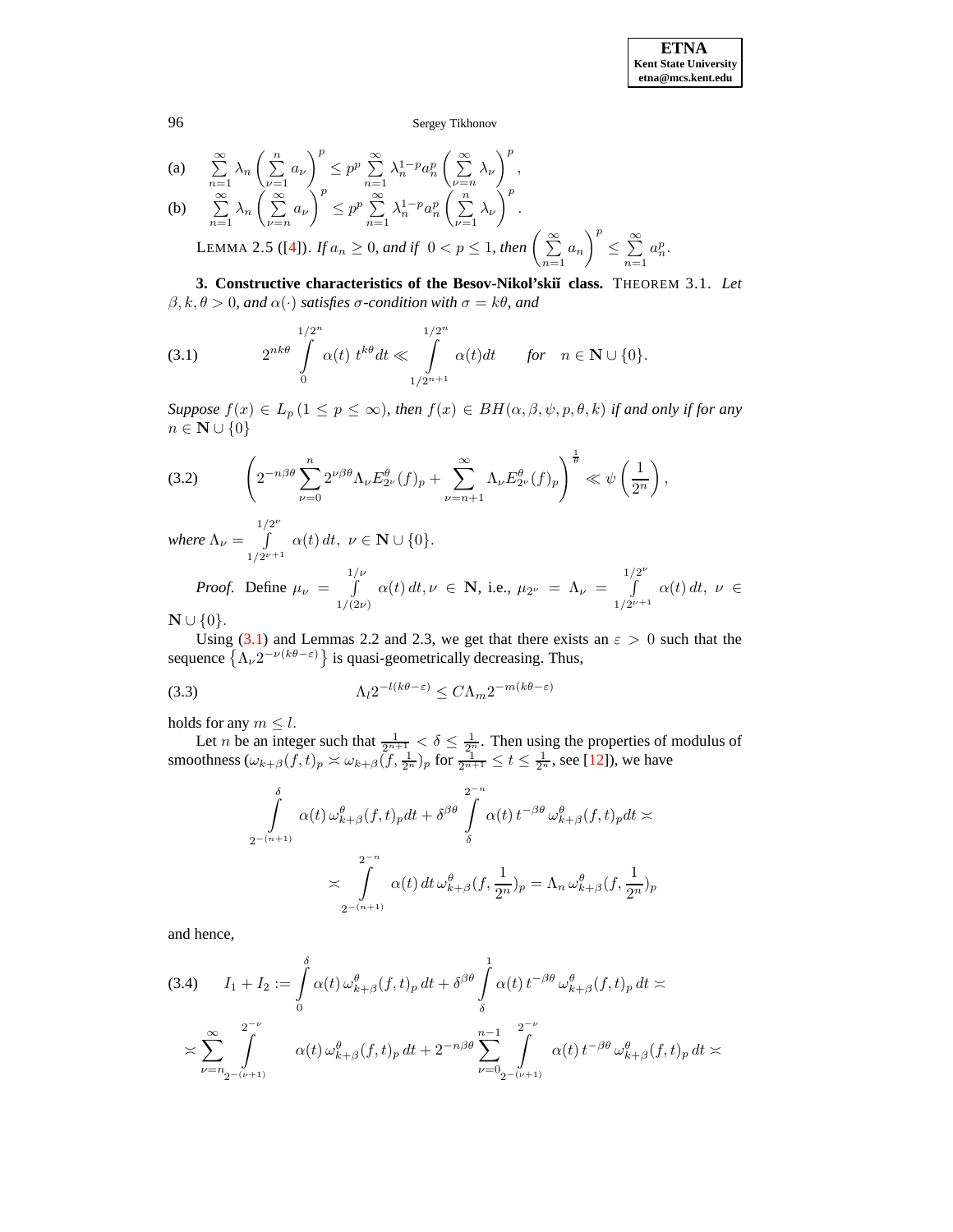**ETNA Kent State University etna@mcs.kent.edu**

Characteristics of Besov-Nikol'skiı̆ class of functions 97

$$
\asymp \sum_{\nu = n+1}^\infty \Lambda_\nu \, \omega^\theta_{k+\beta} (f, \frac{1}{2^\nu})_p + 2^{-n\beta\theta} \sum_{\nu = 0}^n 2^{\nu\beta\theta} \Lambda_\nu \, \omega^\theta_{k+\beta} (f, \frac{1}{2^\nu})_p.
$$

Lemma 2.1 implies

$$
I_1 + I_2 \ll \left(\sum_{\nu=n+1}^{\infty} 2^{-\nu(k+\beta)\theta} \Lambda_{\nu} + 2^{-n\beta\theta} \sum_{\nu=0}^{n} 2^{-\nu k\theta} \Lambda_{\nu}\right) \left[\sum_{\xi=0}^{\nu} 2^{\xi(k+\beta)} E_{2^{\xi}}(f)_p\right]^{\theta}.
$$

Let  $\theta \leq 1$ . By Lemma 2.5 we obtain

$$
I_1 + I_2 \ll \sum_{\nu=n+1}^{\infty} 2^{-\nu(k+\beta)\theta} \Lambda_{\nu} \left[ \sum_{\xi=0}^{n} 2^{\xi(k+\beta)\theta} E_{2\xi}^{\theta}(f)_p + \sum_{\xi=n+1}^{\nu} 2^{\xi(k+\beta)\theta} E_{2\xi}^{\theta}(f)_p \right] +
$$
  
 
$$
+ 2^{-n\beta\theta} \sum_{\nu=0}^{n} 2^{-\nu k\theta} \Lambda_{\nu} \sum_{\xi=0}^{\nu} 2^{\xi(k+\beta)\theta} E_{2\xi}^{\theta}(f)_p.
$$

Using  $(3.1)$ , we get

<span id="page-3-0"></span>(3.5) 
$$
\sum_{\nu=n}^{\infty} 2^{-\nu(k+\beta)\theta} \Lambda_{\nu} \le 2^{-n\beta\theta} \sum_{\nu=n}^{\infty} 2^{-\nu k\theta} \Lambda_{\nu} \ll 2^{-n(k+\beta)\theta} \Lambda_{n}.
$$

Thus,

$$
I_1 + I_2 \ll 2^{-n(k+\beta)\theta} \Lambda_n \sum_{\xi=0}^n 2^{\xi(k+\beta)\theta} E_{2^{\xi}}^{\theta}(f)_p + \sum_{\xi=n}^{\infty} 2^{\xi(k+\beta)\theta} E_{2^{\xi}}^{\theta}(f)_p \sum_{\nu=\xi}^{\infty} 2^{-\nu(k+\beta)\theta} \Lambda_{\nu} +
$$
  
+2^{-n\beta\theta} \sum\_{\xi=0}^n 2^{\xi(k+\beta)\theta} E\_{2^{\xi}}^{\theta}(f)\_p \sum\_{\nu=\xi}^n 2^{-\nu k\theta} \Lambda\_{\nu} \ll \sum\_{\xi=n}^{\infty} \Lambda\_{\xi} E\_{2^{\xi}}^{\theta}(f)\_p + 2^{-n\beta\theta} \sum\_{\xi=0}^n 2^{\xi\beta\theta} \Lambda\_{\xi} E\_{2^{\xi}}^{\theta}(f)\_p.

Now let  $\theta > 1$ . Define

$$
I_{11} := \sum_{\nu=n+1}^{\infty} 2^{-\nu(k+\beta)\theta} \Lambda_{\nu} \left[ \sum_{\xi=0}^{n} 2^{\xi(k+\beta)} E_{2^{\xi}}(f)_{p} \right]^{\theta},
$$
  

$$
I_{12} := \sum_{\nu=n+1}^{\infty} 2^{-\nu(k+\beta)\theta} \Lambda_{\nu} \left[ \sum_{\xi=n+1}^{\nu} 2^{\xi(k+\beta)} E_{2^{\xi}}(f)_{p} \right]^{\theta},
$$
  

$$
I_{21} := 2^{-n\beta\theta} \sum_{\nu=0}^{n} 2^{-\nu k\theta} \Lambda_{\nu} \left[ \sum_{\xi=0}^{\nu} 2^{\xi(k+\beta)} E_{2^{\xi}}(f)_{p} \right]^{\theta}.
$$

For  $I_{12}$  and  $I_{21}$ , Lemma 2.4(a) gives

$$
I_{12} \ll \sum_{\nu=n+1}^{\infty} 2^{\nu(k+\beta)\theta} E_{2^{\nu}}^{\theta}(f)_p \left(2^{-\nu(k+\beta)\theta} \Lambda_{\nu}\right)^{1-\theta} \left[\sum_{\xi=\nu}^{\infty} 2^{-\xi(k+\beta)\theta} \Lambda_{\xi}\right]^{\theta} \ll \sum_{\nu=n+1}^{\infty} \Lambda_{\nu} E_{2^{\nu}}^{\theta}(f)_p.
$$
  

$$
I_{21} \ll 2^{-n\beta\theta} \sum_{\nu=0}^n 2^{\nu(k+\beta)\theta} E_{2^{\nu}}^{\theta}(f)_p \left(2^{-\nu k\theta} \Lambda_{\nu}\right)^{1-\theta} \left[\sum_{\xi=\nu}^n 2^{-\xi k\theta} \Lambda_{\xi}\right]^{\theta} \ll 2^{-n\beta\theta} \sum_{\nu=0}^n 2^{\nu\beta\theta} \Lambda_{\nu} E_{2^{\nu}}^{\theta}(f)_p.
$$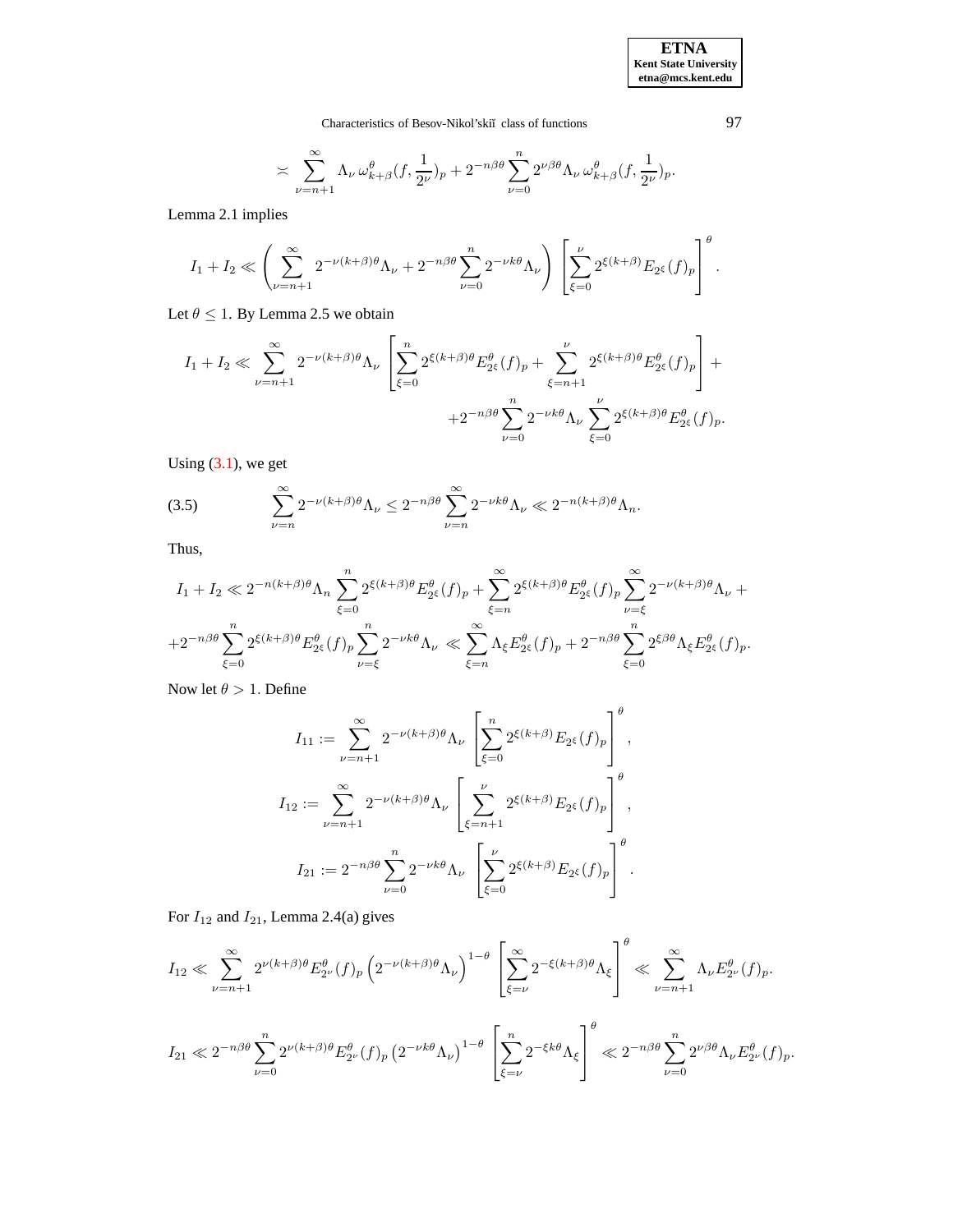

We now estimate  $I_{11}$ . Let  $\theta' = \frac{\theta}{\theta-1}$  and  $\tau = \frac{\epsilon}{\theta}$  with  $\epsilon$  defined by [\(3.3\)](#page-2-1). An elementary calculation, using the Hölder inequality, gives that

<span id="page-4-0"></span>
$$
(3.6) \qquad \sum_{\xi=0}^{n} 2^{\xi(k+\beta)} E_{2^{\xi}}(f)_p \ll \left[ \sum_{\xi=0}^{n} 2^{\xi(k+\beta-\tau)\theta} E_{2^{\xi}}^{\theta}(f)_p \right]^{\frac{1}{\theta}} \left[ \sum_{\xi=0}^{n} 2^{\xi\tau\theta'} \right]^{\frac{1}{\theta'}}
$$

$$
\ll 2^{n\tau} \left[ \sum_{\xi=0}^{n} 2^{\xi(k+\beta-\tau)\theta} E_{2^{\xi}}^{\theta}(f)_p \right]^{\frac{1}{\theta}}.
$$

Using  $(3.5)$  and then  $(3.6)$  and  $(3.3)$ , we obtain

$$
I_{11} \ll 2^{-n(k+\beta)\theta} \Lambda_n \left[ \sum_{\xi=0}^n 2^{\xi(k+\beta)} E_{2^{\xi}}(f)_p \right]^{\theta} \ll 2^{-n(k+\beta-\tau)\theta} \Lambda_n \sum_{\xi=0}^n 2^{\xi(k+\beta-\tau)\theta} E_{2^{\xi}}^{\theta}(f)_p \ll
$$
  

$$
\ll 2^{-n\beta\theta} \Lambda_n 2^{-n(k\theta-\varepsilon)} \sum_{\xi=0}^n 2^{\xi\beta\theta} 2^{\xi(k\theta-\varepsilon)} E_{2^{\xi}}^{\theta}(f)_p \ll 2^{-n\beta\theta} \sum_{\xi=0}^n 2^{\xi\beta\theta} \Lambda_{\xi} E_{2^{\xi}}^{\theta}(f)_p.
$$

Hence, we claim that  $(3.2) \Longrightarrow f(x) \in BH(\alpha, \beta, \psi, p, \theta, k)$  $(3.2) \Longrightarrow f(x) \in BH(\alpha, \beta, \psi, p, \theta, k)$  $(3.2) \Longrightarrow f(x) \in BH(\alpha, \beta, \psi, p, \theta, k)$ .

On the contrary, if  $f(x) \in BH(\alpha, \beta, \psi, p, \theta, k)$ , then Lemma 2.1 and [\(3.4\)](#page-2-3) imply [\(3.2\)](#page-2-2).  $\Box$ 

**4. Fourier coefficients of functions from Besov-Nikol'ski˘ı class.** THEOREM 4.1. *Let*  $\beta, k, \theta > 0$ , and  $\alpha(\cdot)$  *satisfies the*  $\sigma$ -condition with  $\sigma = k\theta$ , and

<span id="page-4-1"></span>
$$
(4.1) \int_{1/2^n}^1 \alpha(t)dt + 2^{nk\theta} \int_{0}^{1/2^n} \alpha(t) \ t^{k\theta} dt \ll \int_{1/2^{n+1}}^{1/2^n} \alpha(t)dt \quad \text{for} \quad n \in \mathbb{N} \cup \{0\}.
$$

*If*  $f(x)$  ∈  $L_p(1 \leq p \leq \infty)$  *has lacunary Fourier coefficients, then*  $f(x)$  ∈  $BH(\alpha, \beta, \psi, p, \theta, k)$  *if and only if, for any*  $n \in \mathbb{N} \cup \{0\}$ , *there holds* 

<span id="page-4-3"></span>
$$
(4.2)\qquad \left(2^{-n\beta\theta}\sum_{\nu=0}^n(c_\nu+d_\nu)^\theta\Lambda_\nu 2^{\nu\beta\theta}+\sum_{\nu=n+1}^\infty(c_\nu+d_\nu)^\theta\Lambda_\nu\right)^{\frac{1}{\theta}}\ll\psi\left(\frac{1}{2^n}\right),
$$

*where*  $\Lambda_{\nu} =$  $\int_0^{1/2^{\nu}}$  $\int_{1/2^{\nu+1}}^1 \alpha(t) dt, \ \nu \in \mathbf{N} \cup \{0\}.$ 

*Proof.* Let *n* be an integer such that  $\frac{1}{2^{n+1}} < \delta \le \frac{1}{2^n}$ . We note that  $\alpha(t)$  satisfies [\(3.1\)](#page-2-0) as well, which follows from  $(4.1)$ . Thus, it is sufficient to prove

$$
(4.2) \quad \Longleftrightarrow \quad J_1 + J_2 := 2^{-n\beta\theta} \sum_{\nu=0}^n 2^{\nu\beta\theta} \Lambda_\nu E_{2^{\nu}}^\theta (f)_p + \sum_{\nu=n+1}^\infty \Lambda_\nu E_{2^{\nu}}^\theta (f)_p \ll \psi^\theta \left(\frac{1}{2^n}\right).
$$

It is clear that condition  $(4.1)$  implies

<span id="page-4-2"></span>
$$
\sum_{\nu=0}^n \Lambda_{\nu} \ll \Lambda_n.
$$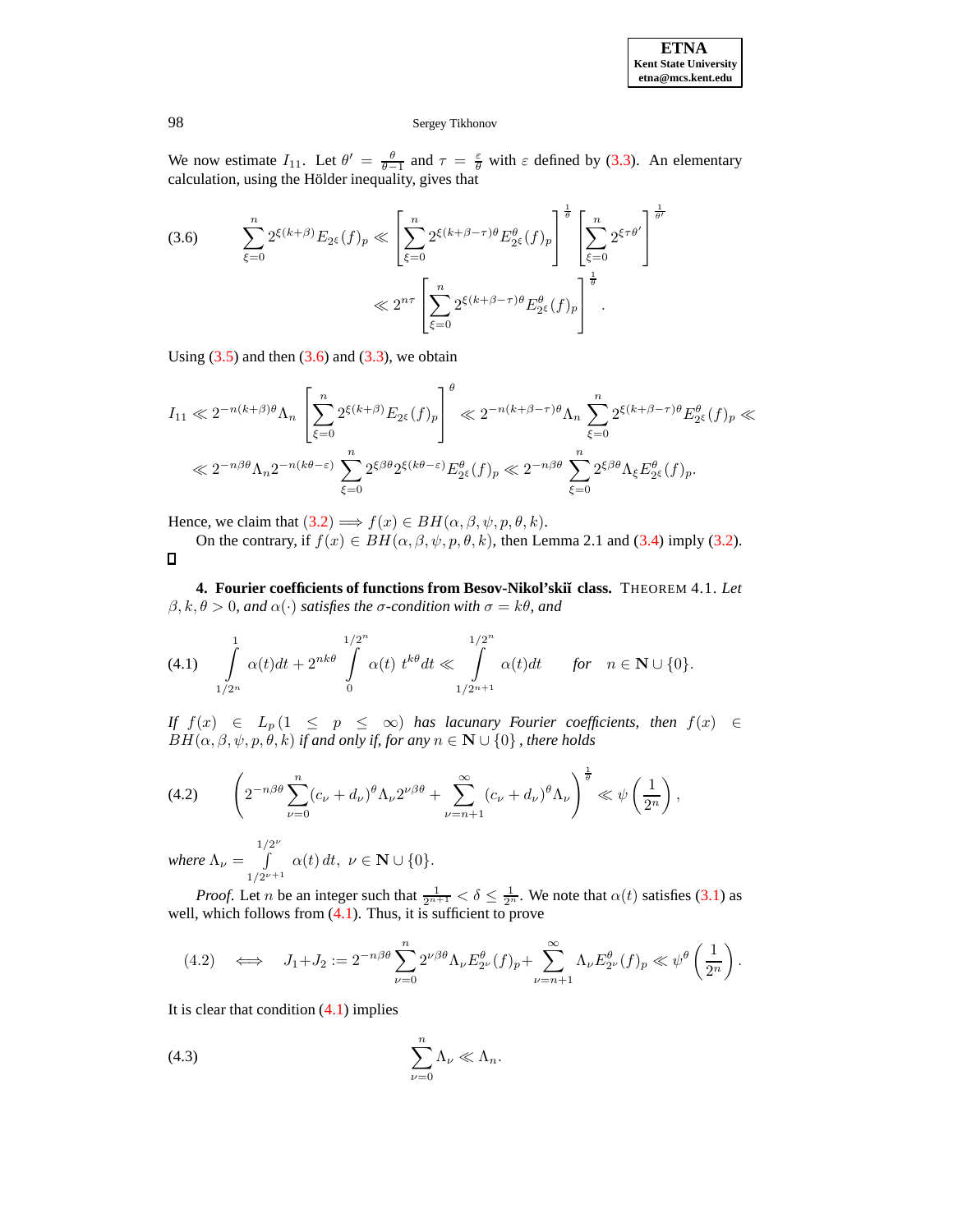**ETNA Kent State University etna@mcs.kent.edu**

## <span id="page-5-0"></span>Characteristics of Besov-Nikol'skiĭ class of functions 99

Using Lemma 2.2 and 2.3, we have that there exist  $\varepsilon > 0$  and  $C > 1$  such that the inequality

Λ<sup>l</sup> 2 <sup>−</sup>lε ≤ C Λ<sup>m</sup> 2 <sup>−</sup>mε (4.4)

holds for any  $l \leq m$ .

For the case  $1 \leq p < \infty$  we shall need a well-known statement for functions with lacunary Fourier coefficients ([\[14\]](#page-10-6)):  $E_{2^n}(f)_p \asymp \|f - S_{2^n-1}(f)\|_p \asymp \Big[\sum_{i=1}^\infty \frac{1}{2^n}\Big]$  $_{k=n}$  $(c_k^2 + d_k^2)$   $\Big]^{\frac{1}{2}}$ . For brevity, we shall suppose that the function f is even  $(d_k = 0)$ . Put

$$
J_1 \approx 2^{-n\beta\theta} \sum_{\nu=0}^n 2^{\nu\beta\theta} \Lambda_{\nu} \left[ \sum_{\xi=\nu}^{\infty} c_{\xi}^2 \right]^{\frac{\theta}{2}} \approx 2^{-n\beta\theta} \sum_{\nu=0}^n 2^{\nu\beta\theta} \Lambda_{\nu} \left[ \sum_{\xi=\nu}^n c_{\xi}^2 \right]^{\frac{\theta}{2}} +
$$
  
+2^{-n\beta\theta} \sum\_{\nu=0}^n 2^{\nu\beta\theta} \Lambda\_{\nu} \left[ \sum\_{\xi=n+1}^{\infty} c\_{\xi}^2 \right]^{\frac{\theta}{2}} =: J\_{11} + J\_{12}, \qquad J\_2 \approx \sum\_{\nu=n+1}^{\infty} \Lambda\_{\nu} \left[ \sum\_{\xi=\nu}^{\infty} c\_{\xi}^2 \right]^{\frac{\theta}{2}} =: J\_{21}.

To estimate  $J_{11}$ ,  $J_{21}$  we now write, for  $\theta \le 2$ , using Lemma 2.5 and [\(4.3\)](#page-4-2), that

$$
J_{11} \ll 2^{-n\beta\theta} \sum_{\nu=0}^{n} 2^{\nu\beta\theta} \Lambda_{\nu} \sum_{\xi=\nu}^{n} c_{\xi}^{\theta} \ll 2^{-n\beta\theta} \sum_{\xi=0}^{n} c_{\xi}^{\theta} \sum_{\nu=1}^{\xi} 2^{\nu\beta\theta} \Lambda_{\nu} \ll 2^{-n\beta\theta} \sum_{\xi=0}^{n} c_{\xi}^{\theta} 2^{\xi\beta\theta} \Lambda_{\xi};
$$

$$
J_{21} \ll \sum_{\xi=n+1}^{\infty} c_{\xi}^{\theta} \sum_{\nu=n+1}^{\xi} \Lambda_{\nu} \ll \sum_{\xi=n+1}^{\infty} c_{\xi}^{\theta} \Lambda_{\xi}.
$$

We note that [\(4.4\)](#page-5-0) gives the inequality  $\Lambda_l \leq C \Lambda_m$  ( $l \leq m$ ). Thus, for  $\theta \leq 2$  we have

$$
J_{12} \ll \Lambda_n \sum_{\xi=n+1}^{\infty} c_{\xi}^{\theta} \ll \sum_{\xi=n+1}^{\infty} c_{\xi}^{\theta} \Lambda_{\xi}.
$$

Let  $\theta > 2$ . Using Lemma 2.4(b) and [\(4.3\)](#page-4-2), we get

$$
J_{11} \ll 2^{-n\beta\theta} \sum_{\xi=0}^{n} c_{\xi}^{\theta} \left( 2^{\xi\beta\theta} \Lambda_{\xi} \right)^{1-\frac{\theta}{2}} \left[ \sum_{\nu=0}^{\xi} 2^{\nu\beta\theta} \Lambda_{\nu} \right]^{\frac{\theta}{2}} \ll 2^{-n\beta\theta} \sum_{\xi=0}^{n} c_{\xi}^{\theta} 2^{\xi\beta\theta} \Lambda_{\xi}
$$

and

$$
J_{21} \ll \sum_{\xi=n+1}^{\infty} c_{\xi}^{\theta} (\Lambda_{\xi})^{1-\frac{\theta}{2}} \left[ \sum_{\nu=n+1}^{\xi} \Lambda_{\nu} \right]^{\frac{\theta}{2}} \ll \sum_{\xi=n+1}^{\infty} c_{\xi}^{\theta} \Lambda_{\xi}.
$$

Let  $\theta' = \frac{\theta}{\theta - 2}$  and  $\tau = \frac{\epsilon}{\theta}$  with  $\varepsilon$  defined by [\(4.4\)](#page-5-0). Using Hölder inequality, we have

<span id="page-5-1"></span>
$$
(4.5) \quad \sum_{\xi=n+1}^{\infty} c_{\xi}^{2} \ll \left[ \sum_{\xi=n+1}^{\infty} c_{\xi}^{\theta} 2^{\xi \tau \theta} \right]^{\frac{2}{\theta}} \left[ \sum_{\xi=n+1}^{\infty} 2^{-2\xi \tau \theta'} \right]^{\frac{1}{\theta'}} \ll 2^{-2n\tau} \left[ \sum_{\xi=n+1}^{\infty} c_{\xi}^{\theta} 2^{\xi \tau \theta} \right]^{\frac{2}{\theta}}.
$$

Combining  $(4.3)$ ,  $(4.5)$  and  $(4.4)$ , we obtain

$$
J_{12} \ll \Lambda_n \left[ \sum_{\xi=n+1}^{\infty} c_{\xi}^2 \right]^{\frac{\theta}{2}} \ll 2^{-n\tau\theta} \Lambda_n \sum_{\xi=n+1}^{\infty} c_{\xi}^{\theta} 2^{\xi \tau \theta} \ll 2^{-n\varepsilon} \Lambda_n \sum_{\xi=n+1}^{\infty} c_{\xi}^{\theta} 2^{\xi \varepsilon} \ll \sum_{\xi=n+1}^{\infty} c_{\xi}^{\theta} \Lambda_{\xi}.
$$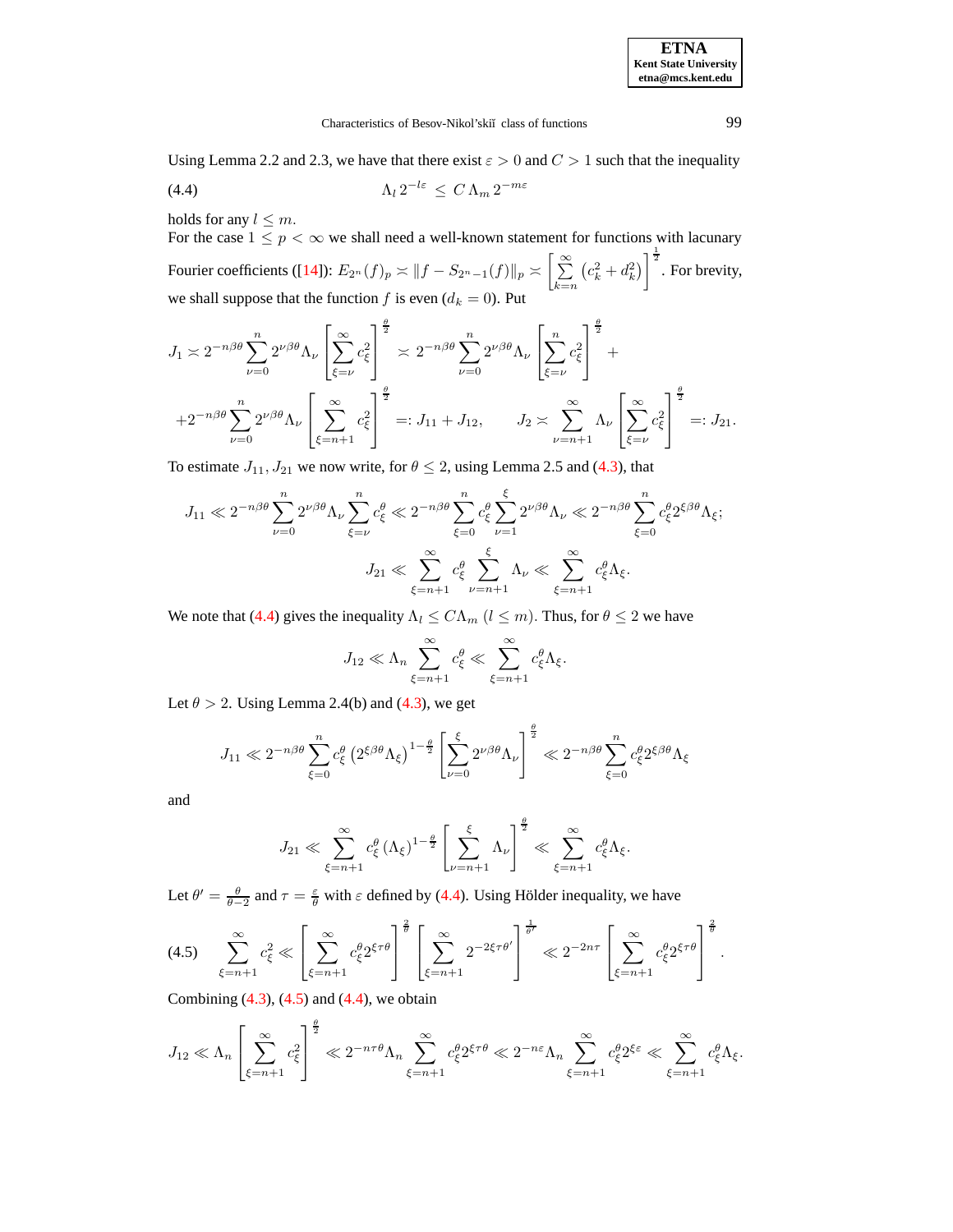Finally, we have  $J_1 + J_2 \ll \sum_{i=1}^{\infty}$  $\xi = n+1$  $c_{\xi}^{\theta} 2^{\xi \theta} \Lambda_{\xi} + 2^{-n\beta \theta} \sum_{n=1}^{n}$  $\xi=0$  $c_{\xi}^{\theta} 2^{\xi \beta \theta} \Lambda_{\xi}$  and the sufficiency of [\(4.2\)](#page-4-3) has been proved. The necessity of (4.2) follows from evident estimates:  $J_1 \geq$  $2^{-n\beta\theta}$   $\sum_{n=1}^{\infty}$  $\xi=0$  $c_{\xi}^{\theta} 2^{\xi \beta \theta} \Lambda_{\xi}, \quad J_2 \geq \sum_{\alpha=1}^{\infty}$  $\xi = n+1$  $c^\theta_\xi$ Λ<sub>ξ</sub>.

In the case of  $p = \infty$  the proof can be developed in the same manner using the following inequality ([\[11\]](#page-10-7)):  $E_{2^n}(f)_{\infty} \asymp \sum^{\infty}$  $\Box$  $\sum_{k=n} (c_k + d_k).$ 

THEOREM 4.2. *Let*  $\beta$ ,  $k, \theta > 0$ , and  $\alpha(\cdot)$  *satisfies* a  $\sigma$ -condition with  $\sigma = k\theta$ , and

<span id="page-6-0"></span>
$$
(4.6) \quad \int\limits_{1/n}^{1} \alpha(t) dt \asymp n^{k\theta} \int\limits_{0}^{1/n} \alpha(t) t^{k\theta} dt \asymp n \int\limits_{1/(n+1)}^{1/n} \alpha(t) dt \quad \text{for} \quad n = 2, 3, \cdots
$$

*Suppose*  $f(x) \in L_p(1 \lt p \lt \infty)$  *has quasimonotone Fourier coefficients, then*  $f(x) \in$  $BH(\alpha, \beta, \psi, p, \theta, k)$  *if and only if, for any*  $n \in \mathbb{N}$ ,

$$
\left(n^{-\beta\theta}\sum_{\nu=1}^n(a_\nu+b_\nu)^\theta\lambda_\nu\nu^{\beta\theta+\theta-\frac{\theta}{p}}+\sum_{\nu=n+1}^\infty(a_\nu+b_\nu)^\theta\lambda_\nu\nu^{\theta-\frac{\theta}{p}}\right)^{\frac{1}{\theta}}\ll\psi\left(\frac{1}{n}\right),
$$

*where*  $\lambda_{\nu} =$ 1/ν R  $1/(\nu+1)$  $\alpha(t) dt, \nu \in \mathbf{N}.$ 

Theorem 4.2 can be proved in the same way as Theorem 4.1. Another way of proof is presented in [\[13\]](#page-10-8).

**5. Embedding theorems.** Recall that the sequences  $\{\Lambda\}$ ,  $\{\mu\}$ ,  $\{\lambda\}$  are defined by  $\Lambda_{\nu} =$  $\int_0^{1/2^{\nu}}$  $1/2^{\nu+1}$  $\alpha(t) dt, \ \nu \in \mathbf{N} \cup \{0\}, \ \mu_{\nu} = \int^{1/\nu}$  $1/(2\nu)$  $\alpha(t) dt, \lambda_{\nu} =$  $\int$ <sup>1/ $\frac{\nu}{\sqrt{2}}$ </sup>  $1/(\nu+1)$  $\alpha(t) dt, \nu \in \mathbf{N}.$ By  $H(k, p, \psi)$  and  $B(\alpha, \beta, p, \theta)$  we denote Nikol'skiĭ and Besov classes, i.e.,  $H(\beta, p, \psi) =$  $\{f \in L_p : \omega_{\beta}(f, \delta)_p \ll \psi(\delta)\}\,$ , and  $B(\alpha, \beta, p, \theta) =$  $\sqrt{ }$  $f \in L_p : \int_0^1$ 0  $\alpha(t)\,\omega^{\theta}_{\beta}(f,t)_p\,dt<\infty$  $\mathcal{L}$ . The class  $\widetilde{H}(\beta, p, \psi)$  consists of all functions  $f \in L_p$  that satisfy  $\omega_{\beta}(\tilde{f}, \delta)_p \ll \psi(\delta)$ ,

where  $\tilde{f}$  is the conjugate function of  $f$  ([\[14\]](#page-10-6)). In the same way we define the class  $BH(\alpha, \beta, \psi, p, \theta, k)$ . Now we can formulate the following embedding theorems.

THEOREM 5.1. *Suppose*  $\beta, k, \theta > 0, 1 \le p \le \infty$ *, and*  $\alpha(\cdot)$  *satisfies the*  $\sigma$ -condition *with*  $\sigma = k\theta$ . *If the majorant*  $\psi(t)$  *satisfies* ([\[1\]](#page-10-9)):

$$
(B) \qquad \sum_{k=n}^{\infty} \psi\left(\frac{1}{2^k}\right) = O\left[\psi\left(\frac{1}{2^n}\right)\right],
$$

$$
(B_{\beta}) \qquad \sum_{k=0}^{n} 2^{k\beta} \psi\left(\frac{1}{2^k}\right) = O\left[2^{n\beta} \psi\left(\frac{1}{2^n}\right)\right],
$$

*then the classes*  $BH(\alpha, \beta, \psi, p, \theta, k)$  *and*  $H(k + \beta, p, (\mu_{[1/\delta]})^{-\frac{1}{\theta}} \psi(\delta))$  *coincide.* 

*Proof.* Let *n* be an integer such that  $\frac{1}{2^{n+1}} < \delta \leq \frac{1}{2^n}$ . Note ([\[1\]](#page-10-9)) that if  $\psi(\delta) \in B$  and  $\psi(\delta) \in B_\beta$ , then for all  $\theta > 0$  we have

$$
\sum_{k=n}^{\infty}\psi^{\theta}\left(\frac{1}{2^k}\right)\ll \psi^{\theta}\left(\frac{1}{2^n}\right)\ll \psi^{\theta}\left(\delta\right),\ \sum_{k=0}^{n}2^{k\beta\theta}\psi^{\theta}\left(\frac{1}{2^k}\right)\ll 2^{n\beta\theta}\psi^{\theta}\left(\frac{1}{2^n}\right)\ll \delta^{-\beta\theta}\psi^{\theta}\left(\delta\right).
$$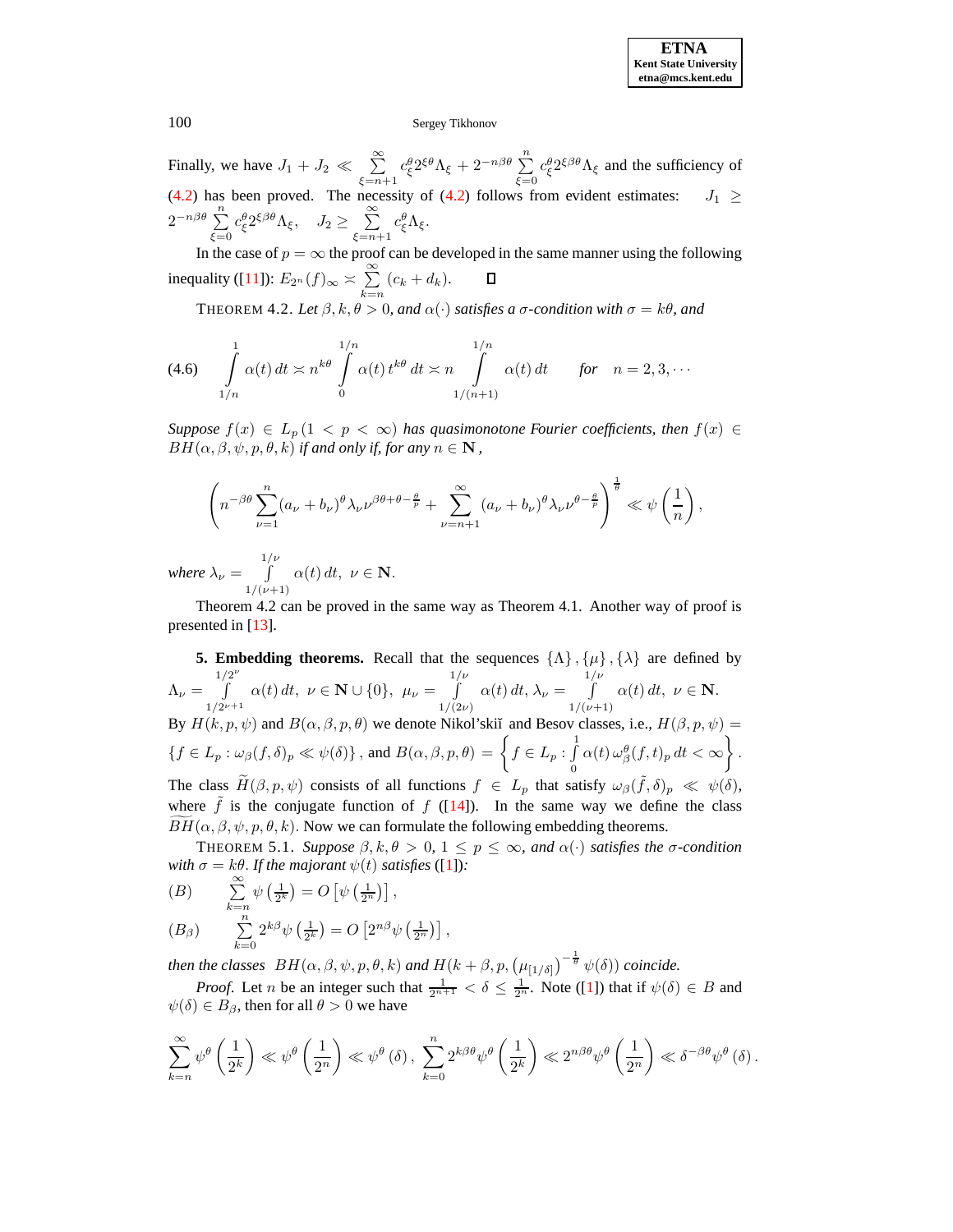# Characteristics of Besov-Nikol'skiĭ class of functions 101

Therefore,

$$
\int_{0}^{\delta} \alpha(t) \,\omega_{k+\beta}^{\theta}(f,t)_p dt \ll \sum_{\nu=n_2-(\nu+1)}^{\infty} \int_{0}^{2^{-\nu}} \alpha(t) \, (\mu_{[1/t]})^{-1} \psi^{\theta}(t) dt \ll \sum_{\nu=n}^{\infty} \psi^{\theta} \left(\frac{1}{2^{\nu}}\right) \ll \psi^{\theta}(\delta)
$$

and

$$
\delta^{\beta\theta} \int\limits_{\delta}^1 t^{-\beta\theta} \alpha(t) \,\omega_{k+\beta}^\theta (f,t)_p dt \ll \delta^{\beta\theta} \sum\limits_{k=0}^n 2^{k\beta\theta} \psi^\theta \left(\frac{1}{2^k}\right) \ll \psi^\theta \left(\delta\right).
$$

In other words, if  $f(x) \in H(k+\beta, p, (\mu_{[1/\delta]})^{-\frac{1}{\theta}} \psi(\delta))$ , then  $f(x) \in BH(\alpha, \beta, \psi, p, \theta, k)$ . Let  $f(x) \in BH(\alpha, \beta, \psi, p, \theta, k)$ . Then

$$
\psi^{\theta}(\delta) \gg \int_{0}^{\delta} \alpha(t) \omega_{k+\beta}^{\theta}(f,t)_{p} dt + \delta^{\beta \theta} \int_{\delta}^{1} t^{-\beta \theta} \alpha(t) \omega_{k+\beta}^{\theta}(f,t)_{p} dt \gg
$$
  

$$
\gg \left( \int_{2^{-(n+1)}}^{\delta} \alpha(t) dt + \delta^{\beta \theta} \int_{\delta}^{2^{-n}} t^{-\beta \theta} \alpha(t) dt \right) \omega_{k+\beta}^{\theta}(f,\delta)_{p} \gg \mu_{[1/\delta]} \omega_{k+\beta}^{\theta}(f,\delta)_{p},
$$

i.e.,  $f(x) \in H(k+\beta, p, (\mu_{[1/\delta]})^{-\frac{1}{\theta}} \psi(\delta)).$  $\Box$ Using Theorems 4.2 and 5.1, one can prove

COROLLARY 5.2. *Under the conditions of Theorem 5.1, if*  $f(x) \in L_p (1 < p < \infty)$  *has quasimonotone Fourier coefficients and* α(·) *satisfies [\(4.6\)](#page-6-0), then*

$$
f(x) \in H(k+\beta, p, (\mu_{[1/\delta]})^{-\frac{1}{\theta}} \psi(\delta)) \Longleftrightarrow a_n, b_n \ll \mu_n^{-\frac{1}{\theta}} \psi\left(\frac{1}{n}\right) n^{-(1-\frac{1}{p})}.
$$

THEOREM 5.3. *Suppose*  $\beta, k, \theta > 0, 1 \le p \le \infty$ *, and*  $\alpha(\cdot)$  *satisfies the*  $\sigma$ -condition *with*  $\sigma = k\theta$ . If the majorant  $\psi(t)$  satisfies the following condition:  $\psi(t) \geq C$  for  $0 \leq t \leq 1$ , *then the classes*  $BH(\alpha, \beta, \psi, p, \theta, k)$  *and*  $B(\alpha, k + \beta, p, \theta)$  *coincide.* 

*Proof.* Let  $f(x) \in B(\alpha, k + \beta, p, \theta)$ . We see that

$$
\left(\int_{0}^{\delta} \alpha(t) \omega_{k+\beta}^{\theta}(f,t)_{p} dt + \delta^{\beta \theta} \int_{\delta}^{1} t^{-\beta \theta} \alpha(t) \omega_{k+\beta}^{\theta}(f,t)_{p} dt \right)^{\frac{1}{\theta}} \ll
$$
  

$$
\ll \left(\int_{0}^{1} \alpha(t) \omega_{k+\beta}^{\theta}(f,t)_{p} dt\right)^{\frac{1}{\theta}} \ll C \leq \psi(\delta).
$$

Let  $f(x) \in BH(\alpha, \beta, \psi, p, \theta, k)$ . Then  $\int_0^1$  $\mathbf{0}$  $\alpha(t)\,\omega_{k+\beta}^{\theta}(f,t)_p dt \ll \psi^{\theta}\left(1\right) < \infty.$ 

Using Theorems 4.2 and 5.3, one can prove

COROLLARY 5.4. *Under the conditions of Theorem 5.3, if*  $f(x) \in L_p (1 < p < \infty)$  *has guasimonotone Fourier coefficients and*  $\alpha(\cdot)$  *satisfies* [\(4.6\)](#page-6-0)*, then* 

$$
f(x) \in B(\alpha, k + \beta, p, \theta) \Longleftrightarrow \sum_{\nu=1}^{\infty} (a_{\nu} + b_{\nu})^{\theta} \lambda_{\nu} \nu^{\theta - \frac{\theta}{p}} < \infty.
$$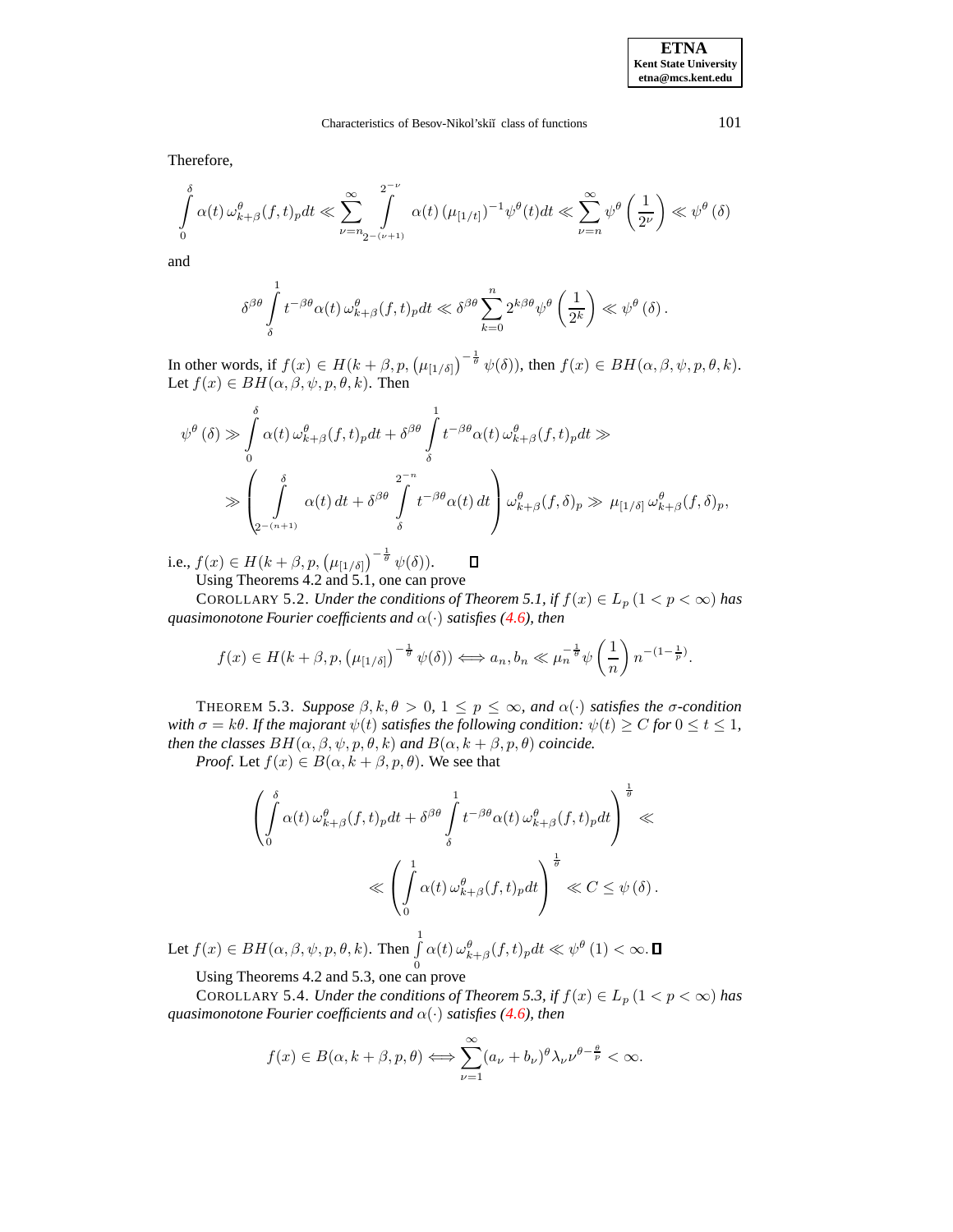THEOREM 5.5. Let  $\beta$ ,  $k > 0$ ,  $0 < \theta \le 1$ ,  $p = 1$ ,  $\infty$ , and  $\alpha(t) = t^{-1}$ . Then

$$
BH(\alpha, \beta, \psi, p, \theta, k) \subset \widetilde{H}(\beta, p, \psi) \subset \widetilde{H}(k + \beta, p, \psi).
$$

*Proof.* Let  $f(x) \in BH(\alpha, \beta, \psi, p, \theta, k)$  and  $\alpha(t) = t^{-1}$ . It is easy to prove that  $\Lambda_{\nu} \asymp$  $1 (\nu \in \mathbf{N} \cup \{0\})$ . We need here the Stechkin inequality ([\[1\]](#page-10-9)):  $E_{2n}(\tilde{f})_p \ll \sum_{n=1}^{\infty}$  $\sum_{\nu=n} E_{2^{\nu}}(f)_p$ . If we combine this with Lemma 2.1, 2.5 and Theorem 3.1, we get

<span id="page-8-0"></span>
$$
\omega_{k+\beta}(\tilde{f},\frac{1}{2^n})_p \ll \omega_{\beta}^{\theta}(\tilde{f},\frac{1}{2^n})_p \ll \left(2^{-n\beta} \sum_{\nu=0}^n 2^{\nu\beta} E_{2^{\nu}}(\tilde{f})_p\right)^{\theta} \ll
$$
  

$$
\ll 2^{-n\beta\theta} \sum_{\nu=0}^n 2^{\nu\beta\theta} \left(\sum_{\xi=\nu}^{\infty} E_{2^{\xi}}(f)_p\right)^{\theta} \ll 2^{-n\beta\theta} \sum_{\nu=0}^n 2^{\nu\beta\theta} \left(\sum_{\xi=\nu}^{\infty} E_{2^{\xi}}(f)_p\right)^{\theta} +
$$
  

$$
+2^{-n\beta\theta} \sum_{\nu=0}^n 2^{\nu\beta\theta} \left(\sum_{\xi=n+1}^{\infty} E_{2^{\xi}}(f)_p\right)^{\theta} \ll 2^{-n\beta\theta} \sum_{\xi=0}^n E_{2^{\xi}}^{\theta}(f)_p \sum_{\nu=0}^{\xi} 2^{\nu\beta\theta} + \sum_{\xi=n+1}^{\infty} E_{2^{\xi}}^{\theta}(f)_p \ll
$$
  
(5.1) 
$$
\ll 2^{-n\beta\theta} \sum_{\xi=0}^n 2^{\xi\beta\theta} E_{2^{\xi}}^{\theta}(f)_p + \sum_{\xi=n+1}^{\infty} E_{2^{\xi}}^{\theta}(f)_p \ll \psi^{\theta} \left(\frac{1}{2^n}\right).
$$

 $\Box$ 

REMARK 5.6. *Let*  $\beta_1, \beta_2 > 0, 0 < \theta \leq 1$ *. If*  $f(x) \in L_p$ ,  $p = 1, \infty$ *, then* 

$$
\omega_{\beta_1}(\tilde{f},\delta)_p \ll \left(\int\limits_0^\delta t^{-1} \,\omega_{\beta_2}^\theta(f,t)_p dt + \delta^{\beta_1\theta} \int\limits_\delta^1 t^{-\beta_1\theta -1} \,\omega_{\beta_2}^\theta(f,t)_p dt\right)^{\frac{1}{\theta}}.
$$

*Proof.* Applying Lemma 2.1 to [\(5.1\)](#page-8-0), we obtain

$$
\begin{split} \omega_{\beta_1}^{\theta}(\tilde{f},\frac{1}{2^n})_p &\ll 2^{-n\beta_1\theta}\sum_{\xi=0}^n2^{\xi\beta_1\theta}\omega_{\beta_2}^{\theta}(f,2^{-\xi})_p + \sum_{\xi=n+1}^{\infty}\omega_{\beta_2}^{\theta}(f,2^{-\xi})_p \ll \\ &\ll 2^{-n\beta_1\theta}\sum_{\xi=0}^{n-1}\omega_{\beta_2}^{\theta}(f,2^{-\xi})_p \int\limits_{1/2^{\xi+1}}^{1/2^{\xi}}t^{-\beta_1\theta-1}dt + \omega_{\beta_2}^{\theta}(f,2^{-n})_p + \\ &\quad + \sum_{\xi=n+1}^{\infty}\omega_{\beta_2}^{\theta}(\left\{f\right\},2^{-\xi})_p \int\limits_{1/2^{\xi+1}}^{1/2^{\xi}}t^{-1}dt \ll 2^{-n\beta_1\theta}\sum_{\xi=0}^{n-1}\int\limits_{1/2^{\xi+1}}^{1/2^{\xi}}t^{-\beta_1\theta-1}\,\omega_{\beta_2}^{\theta}(f,t)_p\,dt + \\ &\quad + 2^{-n\beta_1\theta}\int\limits_{1/2^{n+1}}^{1/2^n}t^{-\beta_1\theta-1}\,\omega_{\beta_2}^{\theta}(f,t)_pdt + \sum_{\xi=n+1}^{\infty}\int\limits_{1/2^{\xi+1}}^{1/2^{\xi}}t^{-1}\,\omega_{\beta_2}^{\theta}(f,t)_p\,dt. \end{split}
$$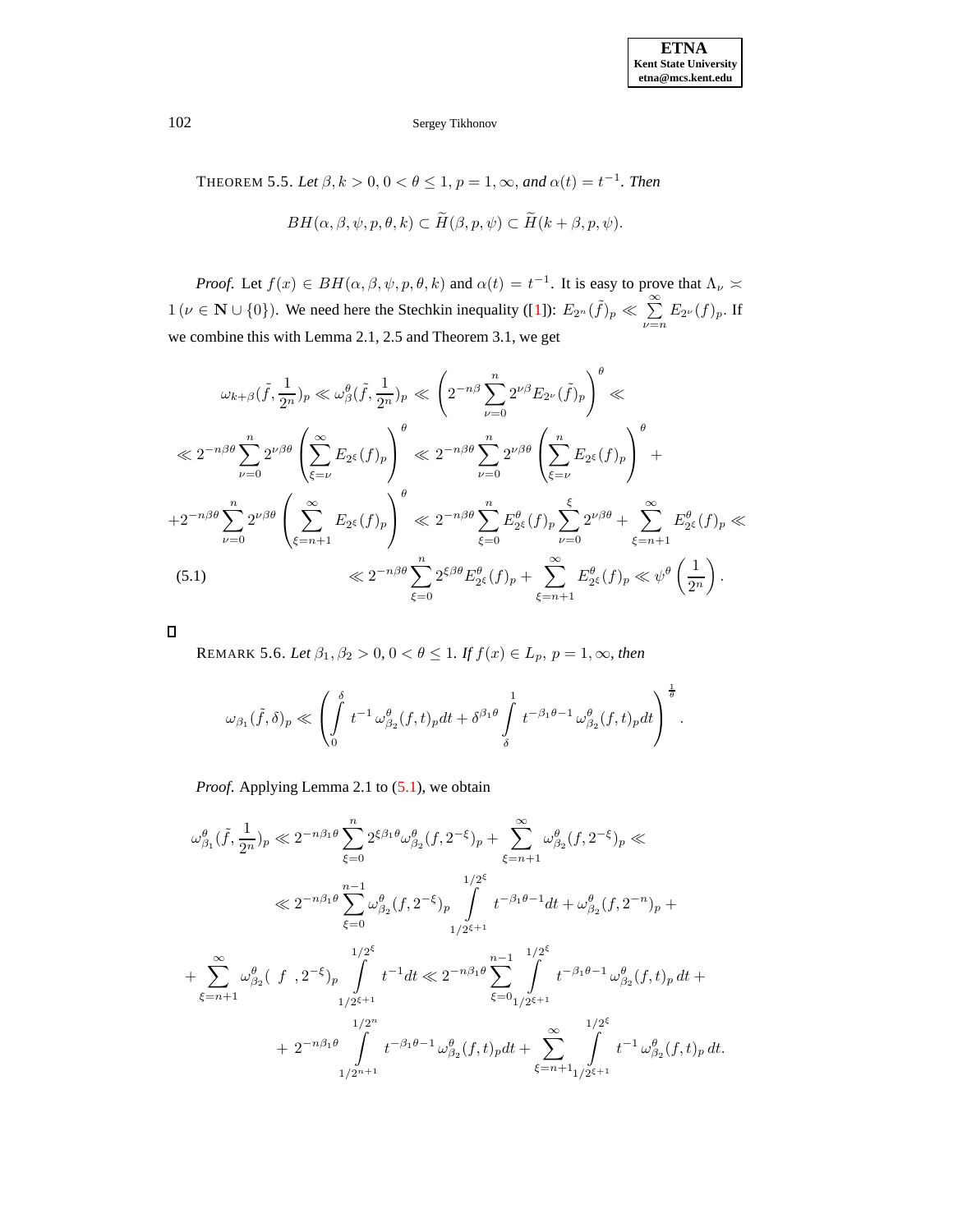Let *n* be an integer such that  $\frac{1}{2^{n+1}} < \delta \leq \frac{1}{2^n}$ . Hence,

$$
\omega^{\theta}_{\beta_1}(\tilde{f},\delta)_p \ll 2^{-n\beta_1 \theta} \sum_{\xi=0}^{n-1} \int_{1/2^{\xi+1}}^{1/2^{\xi}} t^{-\beta_1 \theta-1} \omega^{\theta}_{\beta_2}(f,t)_p dt + \delta^{\beta_1 \theta} \int_{1/2^{n+1}}^{1/2^n} t^{-\beta_1 \theta-1} \omega^{\theta}_{\beta_2}(f,t)_p dt + \sum_{\xi=n+1}^{\infty} \int_{1/2^{\xi+1}}^{1/2^{\xi}} t^{-1} \omega^{\theta}_{\beta_2}(f,t)_p dt \ll \int_0^{\delta} t^{-1} \omega^{\theta}_{\beta_2}(f,t)_p dt + \delta^{\beta_1 \theta} \int_{\delta}^1 t^{-\beta_1 \theta-1} \omega^{\theta}_{\beta_2}(f,t)_p dt.
$$

 $\Box$ 

COROLLARY 5.7. Suppose the sequence  $\{\mu_n\}$  is quasi-monotone increasing and *quasi*  $\varepsilon$ -power-monotone decreasing with  $\varepsilon = -k\theta$ . Under the conditions of Theorem *5.1,* if  $p = 1, \infty$ , then the classes  $BH(\alpha, \beta, \psi, p, \theta, k)$ ,  $\widetilde{BH}(\alpha, \beta, \psi, p, \theta, k)$ ,  $H(k + k)$  $(\beta, p, (\mu_{[1/\delta]})^{-\frac{1}{\theta}} \psi(\delta))$  and  $\widetilde{H}(k+\beta, p, (\mu_{[1/\delta]})^{-\frac{1}{\theta}} \psi(\delta))$  coincide.

*Proof.* By Theorem 5.1, it is sufficient to prove that the classes  $H(k +$  $(\beta, p, (\mu_{[1/\delta]})^{-\frac{1}{\theta}} \psi(\delta))$  and  $\widetilde{H}(k+\beta, p, (\mu_{[1/\delta]})^{-\frac{1}{\theta}} \psi(\delta))$  coincide. This easily follows from the conditions on  $\{\mu_n\}$  and the inequality of Remark 5.6 ( $\theta = 1, \beta_1 = \beta_2 = k + \beta$ ).

**THEOREM 5.8.** *Suppose*  $\beta, k, \theta > 0, p = 1, \infty$ , and  $\alpha(\cdot)$  *satisfies the*  $\sigma$ -condition with  $\sigma = k\theta$ *, and* 

$$
\int\limits_{1/2^n}^{1} \alpha(t) dt \ll \int\limits_{1/2^{n+1}}^{1/2^n} \alpha(t) dt \quad \quad for \quad n \in \mathbf{N}.
$$

*Then the classes*  $BH(\alpha, \beta, \psi, p, \theta, k)$  *and*  $BH(\alpha, \beta, \psi, p, \theta, k)$  *coincide.* 

*Proof*. According to Theorem 3.1,

$$
f(x) \in BH(\alpha, \beta, \psi, p, \theta, k) \Longleftrightarrow 2^{-n\beta\theta} \sum_{\nu=0}^{n} 2^{\nu\beta\theta} \Lambda_{\nu} E_{\nu}^{\theta}(f)_{p} + \sum_{\nu=n+1}^{\infty} \Lambda_{\nu} E_{\nu}^{\theta}(f)_{p} \ll \psi^{\theta} \left(\frac{1}{2^{n}}\right).
$$

Using the inequality ([\[1\]](#page-10-9))  $E_{2^n}(\tilde{f})_p \ll \sum_{n=1}^{\infty}$  $\sum_{\nu=n} E_{2\nu}(f)_p$  and following the line of proof of Theorem 3.1 and 3.2 it easy to show that  $2^{-n\beta\theta} \sum_{n=1}^{\infty}$  $\sum_{\nu=0}^n 2^{\nu\beta\theta} \Lambda_\nu E_\nu^{\theta}(\tilde{f})_p + \sum_{\nu=n}^{\infty}$  $\sum_{\nu=n+1}^{\infty} \Lambda_{\nu} E_{\nu}^{\theta}(\tilde{f})_p \ \ll$  $\psi^{\theta}\left(\frac{1}{2^{n}}\right),$  i.e.,  $f(x) \in \widetilde{BH}(\alpha,\beta,\psi,p,\theta,k)$ .

**Note.** Let  $k, \beta, \theta > 0$ ,  $k + \beta \in \mathbb{N}$  and  $\alpha(t) = t^{-r\theta-1}$ ,  $0 < r < k$ . Then Theorems 3.1, 5.1, 5.3 are proved in [\[6\]](#page-10-10). If additionally  $f(x)$  has monotonic Fourier coefficients, then Theorem 4.2 is established in [\[3\]](#page-10-11), in Corollary 5.2 in [\[5\]](#page-10-12), and Corollary 5.4 in [\[2\]](#page-10-13).

**Acknowledgments.** The author would like to thank Professor Mikhail K. Potapov for useful comments on this work.